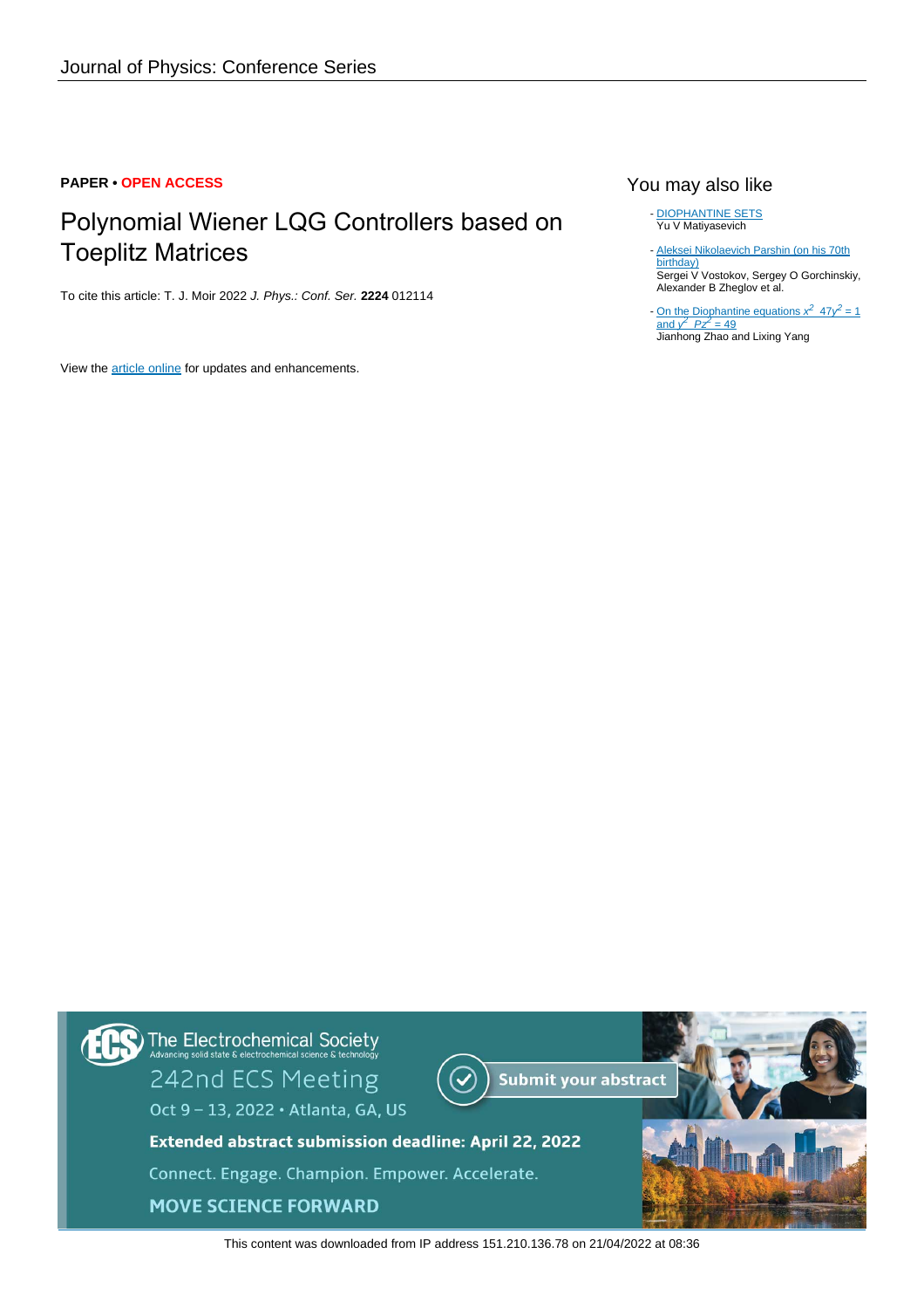# **Polynomial Wiener LQG Controllers based on Toeplitz Matrices**

### **T. J. Moir\***

Department of Electrical and Electronic Engineering, School of Engineering, Computer and Mathematical Sciences (ECMS), Auckland, New Zealand.

\*Email: tom.moir@aut.ac.nz

**Abstract.** This paper re-examines the discrete-time Linear Quadratic Gaussian (LQG) regulator problem. The normal approach to this problem is to use a Kalman filter state estimator and Kalman control state feedback. Though quite successful, an alternative approach in the frequency domain was employed later. That method used z-transfer functions or polynomials in the z-domain. The transfer function approach is similar to the method used in Wiener filtering and requires the use of Diophantine equations (sometimes bilateral) to find the optimal controller. The contribution here uses a similar approach but uses lower triangular Toeplitz matrices instead of polynomials to gain advantage of eliminating the use of Diophantine equations. This is because the single Diophantine equation approach fails when the system has non-relative prime polynomials and the need for bilateral Diophantine equations is computationally far more complex.

### **1. Introduction**

The first approach to a generic state-space optimal control solution was obtained by Kalman[1] for the continuous time case. His method was based on minimising a quadratic cost function that penalises the error and output energy. It had a predecessor paper however in the form of a frequency-domain (also continuous-time) approach of Wiener [2], though Wiener only considered the optimal filtering case at the time. Whereas the Kalman approach needed a Ricatti equation to find the optimal state-feedback matrix, the Wiener approach found the transfer function of the optimal controller. The Wiener approach was not without its own difficulties in that it requires spectral factorization and the separation of causal from a mixture of causal and noncausal transfer functions to obtain a stable closed-loop system. Both approaches are essentially least-squares problems using differing system models. It was Kalman who first realised that the linear-quadratic (LQ) and the Linear-Quadratic Gaussian (LQG) problems could be found by treating the noise-free case and the filtering problems separately. Certainty equivalence as it was known means that for some time the LQG optimal control solution was that of a Kalman filter to estimates the noisy states followed by a state-feedback control law based on solving the LQ problem. The two problems were separable and the closed-loop poles were determined by a characteristic equation that involved both the Kalman filter and the statefeedback control-law[3, 4]. Kalman also introduced the idea of *controllability* and *observability.*

It took nearly another twenty years after Kalman's seminal work for the frequency-domain approach to regain popularity with the work of Shaked (continuous-time)[5, 6] and Grimble[7] for discrete-time. Later, Kucera developed polynomial methods involving Diophantine equations to ease the problem of obtaining the causal realisation of the controller[8]. The causal realisation is just a

Content from this work may be used under the terms of the Creative Commons Attribution 3.0 licence. Any further distribution of this work must maintain attribution to the author(s) and the title of the work, journal citation and DOI. Published under licence by IOP Publishing Ltd 1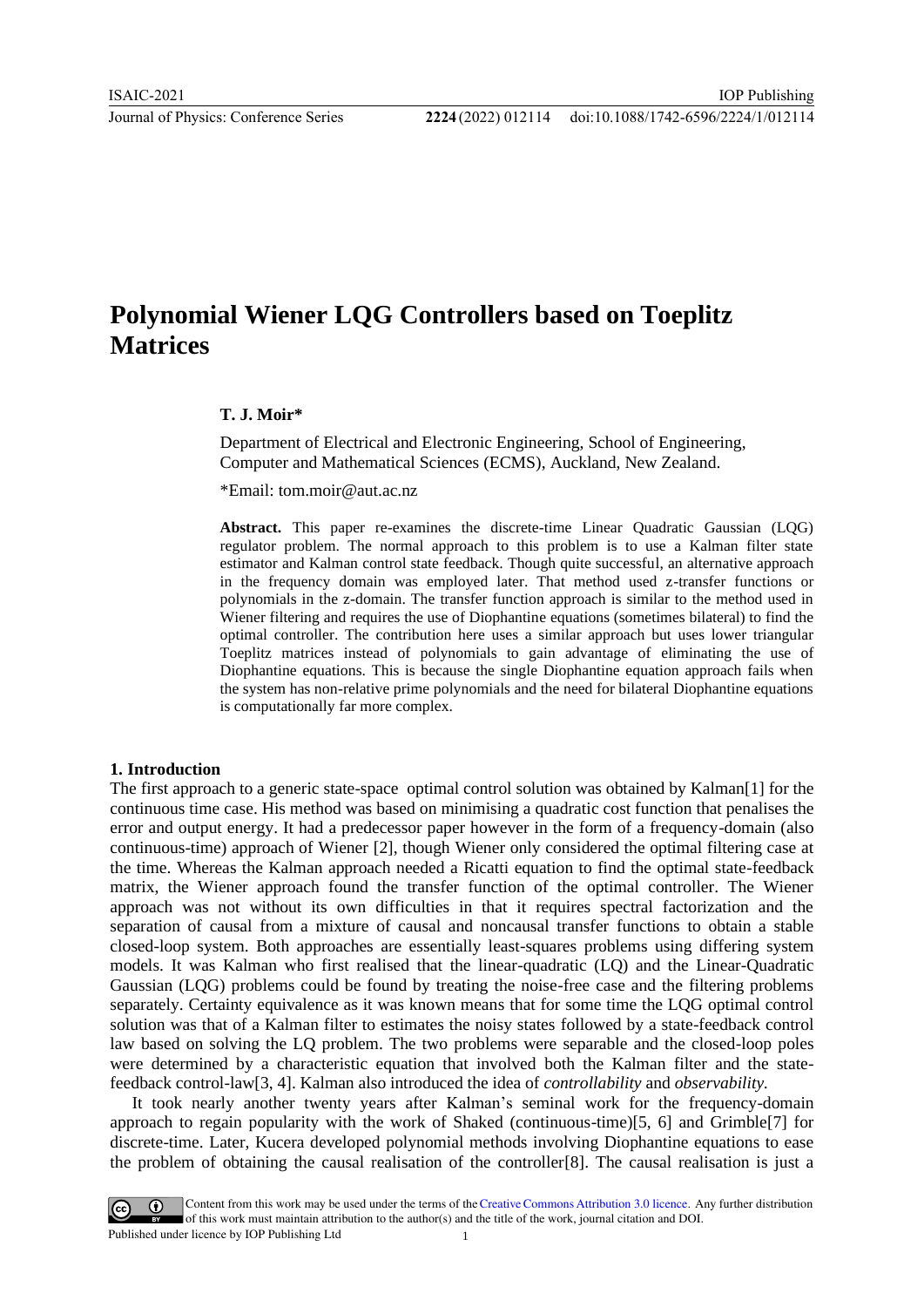partial fraction expansion. Grimble introduced adaptive self-tuning methods using polynomial methods for the LQG case[9, 10]. Provided the polynomial of the plant are relative-prime (coprime) (a condition similar to controllability or observability in state-space approaches), only one 'implied' Diophantine equation[11] can be used to find a minimal degree solution. However, when the plant transfer function has common modes or there is an unstable signal source then two coupled Diophantine equations must be used[8, 12-14]. It is also worthy to note here that more advanced robust methods of controller design can also be solved using these Wiener polynomial methods using some novel extension methods[15].

We consider the scalar LQG problem as solved previously many times using polynomial methods. However, here we investigate the possibility of using lower-triangular Toeplitz (LTT) matrices instead of polynomials to represent a discrete-time system. The method uses a convolution matrix which is LTT and these behave in a similar manner to polynomials. Although the solutions that such an approach gives is finite-impulse in nature (i.e., an all-zero transfer-function), such methods often have advantages with stability over pole-zero based methods at the expense of using larger system models. The author has already applied this method to a new method of adaptive least-mean-squares (LMS)[16] and to Optimal filtering, predication and smoothing[17]. A similar approach has been used before[18, 19] for infinite dimensional Toeplitz spectra, that approach is more related to discrete state-space and not the polynomial Wiener LQG solution as given here.

#### **2. Mathematical preliminaries**

Before proceeding we need to consider discrete-time linear systems as applied to LTT matrices. We will show that the properties are almost identical to that of polynomials. We consider finite impulse response (FIR) transfer functions defined in negative powers of *z*, with polynomials of the form

$$
w(z) = w_0 + w_1 z^{1} + \dots + w_n z^{n}, w_0 \neq 0
$$
 (1)

considered a causal FIR transfer function with all  $(n+1)$  zeros of *z* lying within or on the unit circle of the z-plane. Likewise, the adjoint system

$$
w(z^{-1}) = w_0 + w_1 z + \dots + w_n z^n, w_0 \neq 0
$$
 (2)

has  $(n+1)$  zeros lying outside the unit circle in the z plane. The z-transform operator  $z^{-1}$  is commonly used interchangeably with the z-transform operator. A discrete time signal at time k can then be shifted one step backwards in time thus:  $y_{k-1} = z^{-1}y_k$ . The opposite is true for shifts forward in time by using z instead of its inverse.

Define the output  $y_k$  of a linear time-invariant system in terms of an input  $u_k$ 

$$
y_k = w(z)u_k \tag{3}
$$

or in terms of the convolution summation

$$
y_k = \sum_{i=0}^{k} w_{k-i} u_i \tag{4}
$$

We can then write a matrix notation

$$
y = Wu \tag{5}
$$

where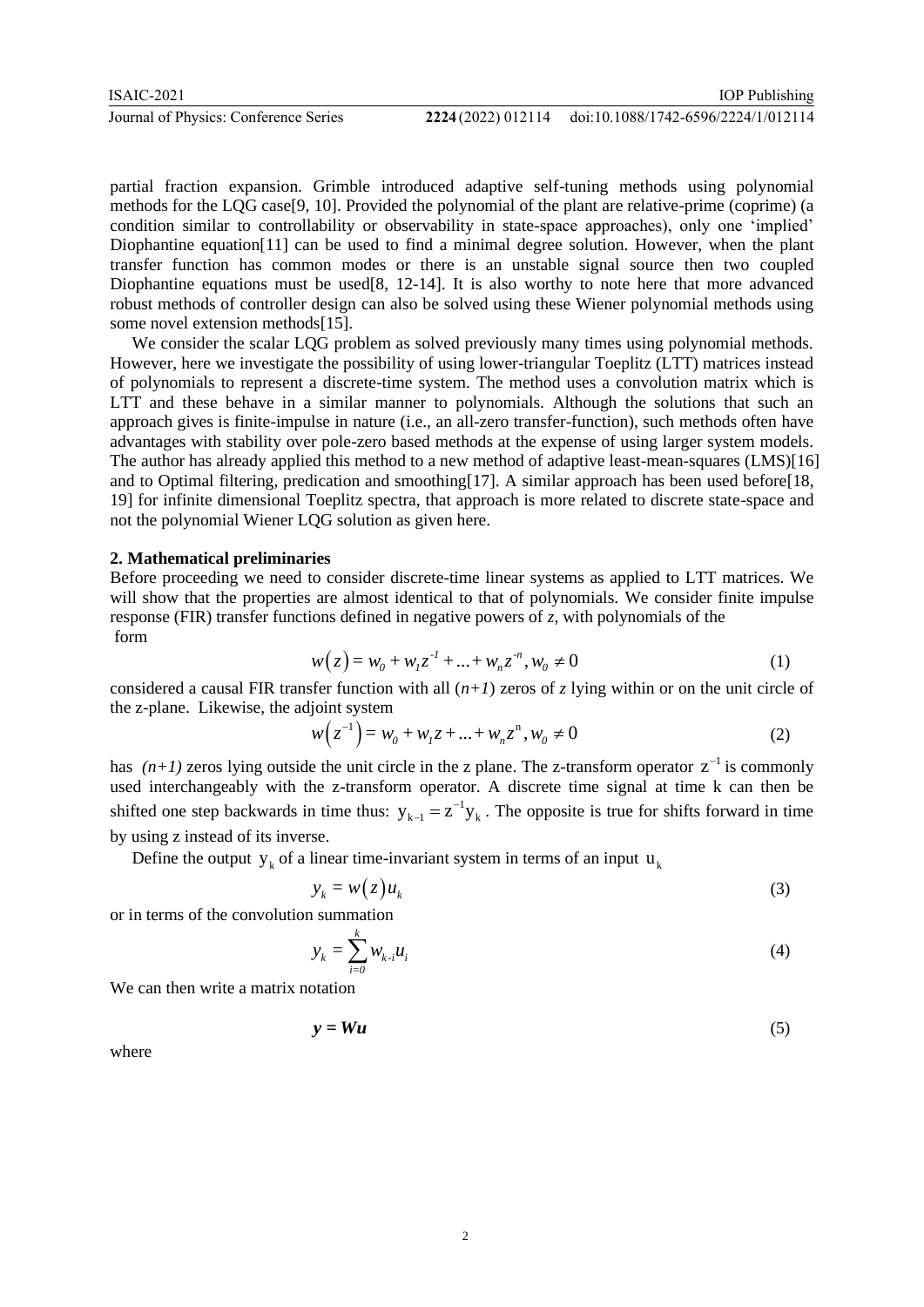**Journal of Physics: Conference Series** 2

doi:10.1088/1742-6596/2224/1/012114

$$
\begin{bmatrix} y_0 \\ y_1 \\ \vdots \\ y_m \end{bmatrix} = \begin{bmatrix} w_0 & 0 & \dots & 0 \\ w_1 & w_0 & 0 & \dots & 0 \\ w_2 & w_1 & w_0 & \dots & 0 \\ \vdots & \vdots & \vdots & \ddots & \vdots \\ w_m & w_{m-1} & \dots & w_0 \end{bmatrix} \begin{bmatrix} u_0 \\ u_1 \\ \vdots \\ u_m \end{bmatrix}
$$
 (6)

Bold letters here denote vectors or matrices. For convenience we omit the time dependence on *k* in the vectors. Note that *W* is a lower triangular square Toeplitz matrix (LTT) of dimension *m>n*. Such a matrix is characterized by the fact that each row is the previous one shifted to the right and a new value added in the preceding space of each row. The diagonal elements are all the same and all other elements are zero. Using this LTT matrix method a polynomial with a pure time-delay cannot be represented. Instead, a pure delay matrix must be cascaded with the LTT matrix. Consider a polynomial with a pure time-delay

$$
y_{k} = z^{-\ell} w(z) u_{k}
$$
  
=  $z^{-\ell} (w_{0} + w_{1} z^{-1} + ... + w_{n} z^{-n}) u_{k}$  (7)

We represent this in LTT form as follows

 $y = W_D W u$ (8)

Suppose m=4, and the delay  $\ell = 2$ . Then *W* becomes generally

| $=\begin{vmatrix} w_0 & 0 & 0 \\ w_1 & w_0 & 0 \\ w_2 & w_1 & w_0 & 0 \\ w_3 & w_2 & w_1 & 0 \\ w_3 & w_3 & w_2 & w_1 & w_0 \end{vmatrix}$ |  |  |  |
|--------------------------------------------------------------------------------------------------------------------------------------------|--|--|--|
|                                                                                                                                            |  |  |  |

and we define the *delay* matrix as

$$
\mathbf{W}_D = \begin{bmatrix} 0 & 0 & 0 & 0 & 0 \\ 0 & 0 & 0 & 0 & 0 \\ 1 & 0 & 0 & 0 & 0 \\ 0 & 1 & 0 & 0 & 0 \\ 0 & 0 & 1 & 0 & 0 \end{bmatrix}
$$

If we multiply from the left or right, we obtain

$$
W_D W = WW_D = \begin{bmatrix} 0 & 0 & 0 & 0 & 0 \\ 0 & 0 & 0 & 0 & 0 \\ w_0 & 0 & 0 & 0 & 0 \\ w_1 & w_0 & 0 & 0 & 0 \\ w_2 & w_1 & w_0 & 0 & 0 \end{bmatrix}
$$

Which has shifted the columns of *W* to the left by two columns and left two zero columns at the far right. We can do this for any order delay but clearly, we must choose  $m \gg \ell$  or too much information is lost. Also note that  $W<sub>D</sub>$  is singular and cannot be inverted. The properties of LTT represented system are covered in more detail in references[17] and [20]. The essence is that when a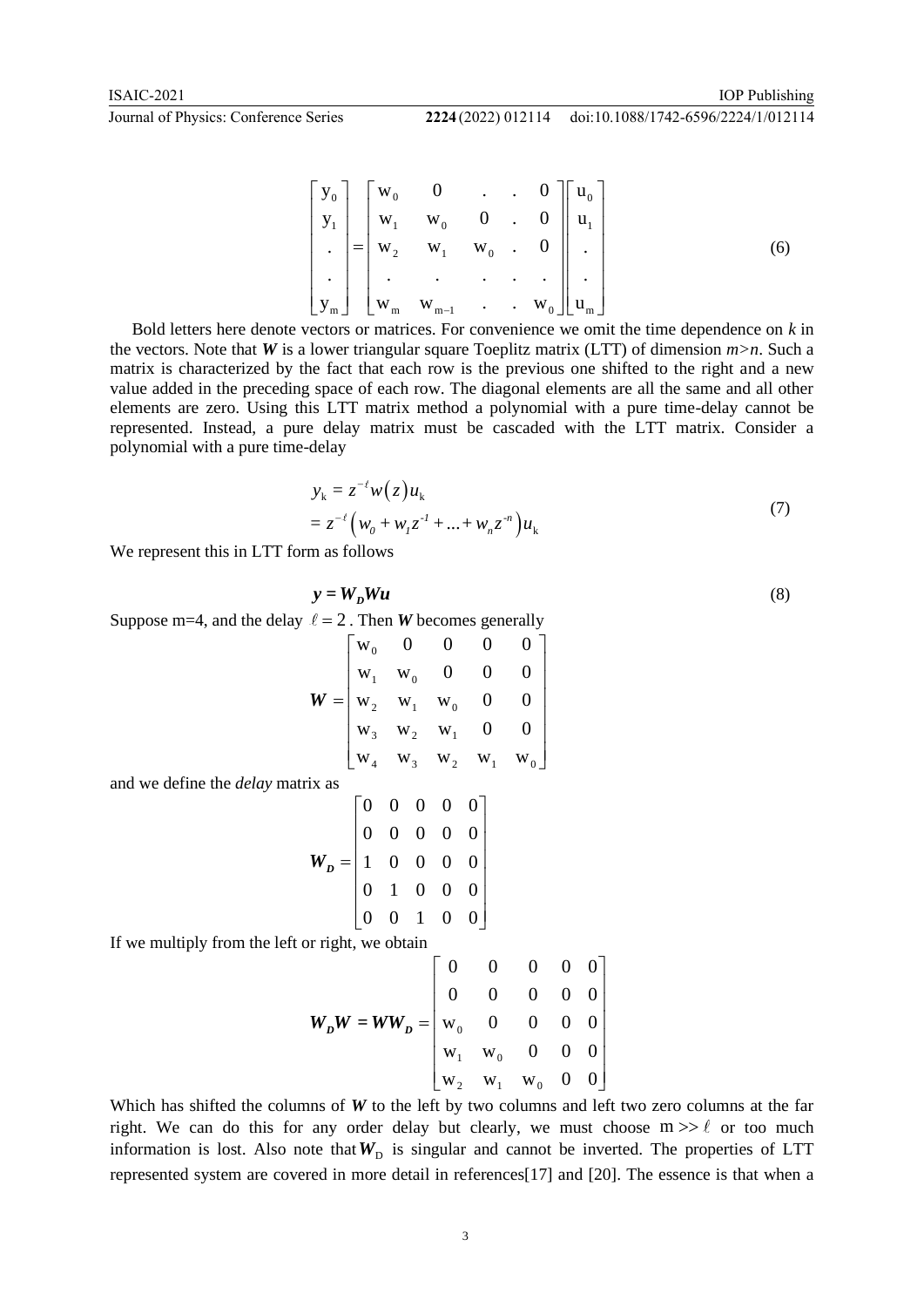IOP Publishing doi:10.1088/1742-6596/2224/1/012114

LTT is inverted, its contents become the power series expansion of the reciprocal original polynomial. For this to happen the roots of the polynomial must all lie within the unit circle of the z-plane. An unstable polynomial would give a divergent power-series expansion. This means that division of two polynomials become the multiplication of a LTT matrix with the inverse of the second. Furthermore, LTT matrices commute in the same way that multiplication of polynomials also commute. That is for

two polynomials *a* and *b* we know that *ab=ba* and similarly their equivalent LTT matrices also commute in the form *AB=BA*[21]*.* As we are dealing with Wiener type solutions, we also need a method for separating causal from noncausal systems. This usually occurs from a Laurent series. For example, for the Laurent series

$$
g = g_{.3}z^3 + g_{.2}z^2 + g_{.1}z + g_0 + g_1z^{-1} + g_2z^{-2} + g_3z^{-3}
$$

A LTT matrix represents it below which can be split into causal and noncausal LTTs.

$$
G = \begin{bmatrix} g_0 & g_{-1} & g_{-2} & g_{-3} \\ g_1 & g_0 & g_{-1} & g_{-2} \\ g_2 & g_1 & g_0 & g_{-1} \\ g_3 & g_2 & g_1 & g_0 \end{bmatrix} = G_+ + G_-
$$

Now a causal polynomial  $g_+ = g_0 + g_1 z^{-1} + g_2 z^{-2} + g_3 z^{-3}$  and a noncausal polynomial  $g_{-} = g_{-3}z^3 + g_{-2}z^2 + g_{-1}z$  are represented by their corresponding lower triangular Toeplitz matrices as follows:

$$
\boldsymbol{G}_{+} = \begin{bmatrix} g_0 & 0 & 0 & 0 \\ g_1 & g_0 & 0 & 0 \\ g_2 & g_1 & g_0 & 0 \\ g_3 & g_2 & g_1 & g_0 \end{bmatrix} \quad \boldsymbol{G}_{-} = \begin{bmatrix} 0 & g_{-1} & g_{-2} & g_{-3} \\ 0 & 0 & g_{-1} & g_{-2} \\ 0 & 0 & 0 & g_{-1} \\ 0 & 0 & 0 & 0 \end{bmatrix}
$$

We make sure that  $G_{-}$  has zero as the leading diagonal since the noncausal terms of a Laurent series have no term in  $z^0$ .

Spectral factorization follows in a similar manner. For example, a typical polynomial problem will produce a *symmetrical* factorization problem such as [22, 23]

$$
w(z)qw(z^{-1}) + r = \Delta(z)\Delta(z^{-1})
$$
\n(9)

where *q* and *r* are noise variances (or control and output weightings) and  $w(z)$  is the signal generating system. The spectral factor  $\Delta(z)$  is strictly Hurwitz so that its inverse is stable. Its adjoint spectral factor  $\Delta(z^{-1})$  has all of its roots outside of the z-plane.

The polynomial multiplications  $w(z)qw(z^{-1})+r$  give rise to a Laurent series which is *symmetrical* for negative and positive values of z.

In our Toeplitz matrix notation, we have an equivalent

$$
WQWT + R = S \tag{10}
$$

where *Q* and *R* are noise covariance matrices and *W* is the signal generating matrix. The Matrix *S* is a full-rank Toeplitz Sylvester matrix[20, 24] formed from the *symmetric* Laurent series of  $s = w(z)qw(z^{-1}) + r$  which is

$$
s = s_{m}z^{m} + \dots + s_{2}z^{2} + s_{1}z + s_{0} + s_{1}z^{1} + s_{2}z^{2} + \dots + s_{m}z^{m}
$$
\n(11)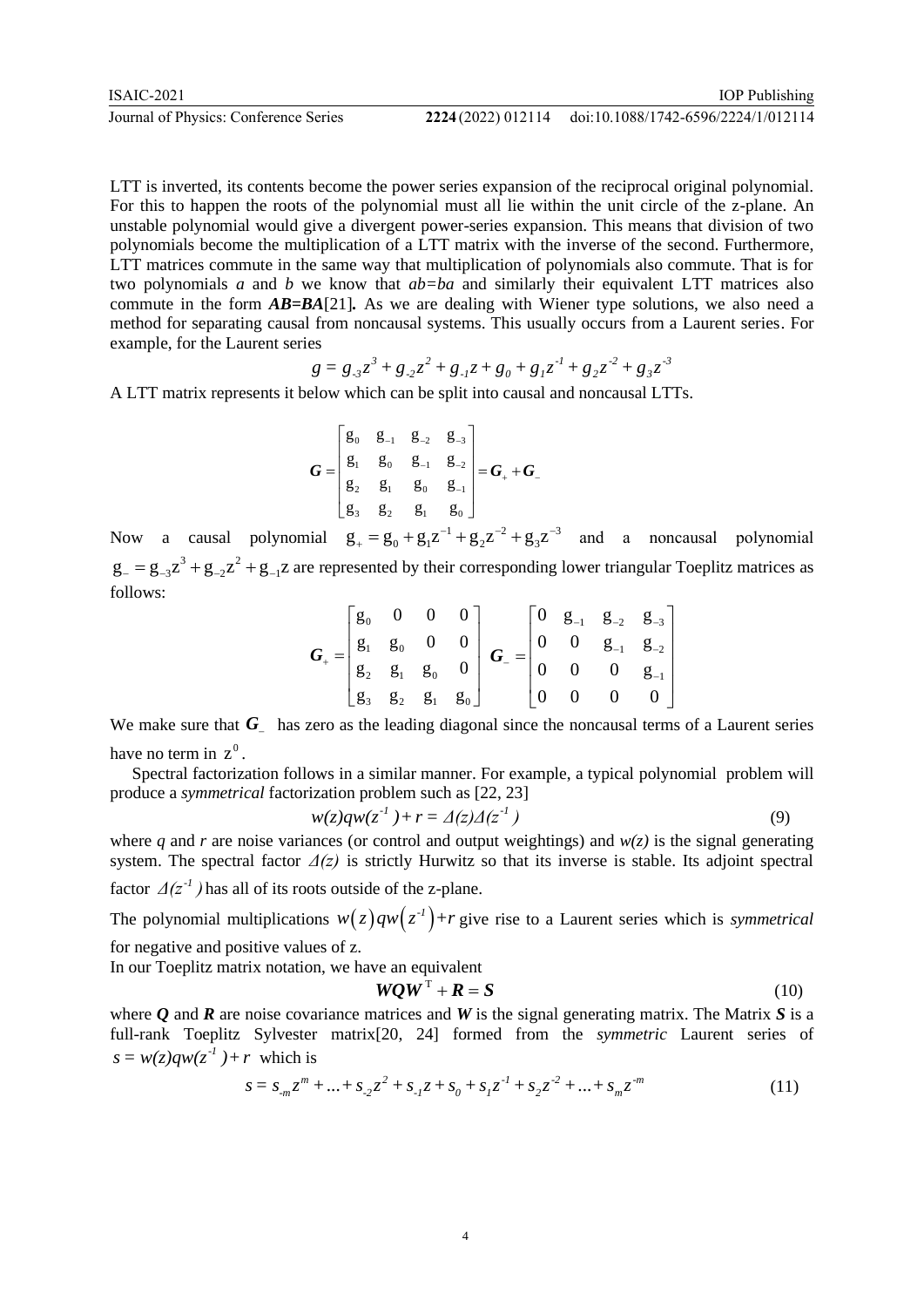

Any spectral factorization must split **S** into a lower and upper-triangular Toeplitz matrix, since the result must represent a polynomial impulse-response. Fortunately such a technique has been known for some time as the method of Cholesky decomposition[23]. We factor accordingly.

$$
= {\boldsymbol{L}} {\boldsymbol{L}}^{\mathrm{T}}
$$

*S <sup>=</sup> LL*

$$
(13)
$$

Here *L* is lower triangular Toeplitz. For such a factorization to exist, *S* must be full rank. We should also note that the diagonal elements of *L* are all unity so that it is unique. Ordinary, Cholesky

factorization requires  $\mathrm{m}^3$  $\left(\frac{\text{m}^3}{3}\right)$  $\mathcal{O}(\frac{m}{\epsilon})$  operations, however fast methods using FFTs now exist to perform

this factorization[24]. Clearly *L* represents the causal spectral factor, and its transpose the noncausal spectral factor. The spectral factor polynomial can be read off the bottom row of the matrix in reverse order as per our definition in (6). Although it is not by any means compulsory to use the Cholesky method, it seems obvious since the solution is given naturally in lower triangular Toeplitz format. Spectral factorization as applied to Toeplitz matrices was first explored by Pousson [25].

Autoregressive moving average (ARMA) models are also easily put into LTT form since the two transfer functions share the same denominator polynomial. For example, for the transfer function *d(z)*

*k k*  $y_k = \frac{u}{a(z)}$ . Provided  $a(z)$  is stable, it can be written  $Ay = Du$ . Then  $y = A^{-1}$  $y = A^{-1}Du = W_{n}u$ . Hence

the ARMAX model

$$
y_k = z^{-\ell} \frac{b(z)}{a(z)} u_k + \frac{c(z)}{a(z)} \xi_k + v_k
$$
\n(14)

which by using *spectral factorization* can be simplified to innovations format,

$$
y_k = z^{-\ell} \frac{b(z)}{a(z)} u_k + \frac{d(z)}{a(z)} \varepsilon_k
$$
 (15)

can also be written in in the LTT form

$$
y = Wu + Wn \varepsilon
$$
 (16)

To be valid, the poles of  $a(z)$  must all lie within the unit circle of the z plane and  $W = W_{p}W_{p}$ includes the time-delay.

#### **3. LQG control problem**

Figure 1 shows the regulator LQG problem in LTT format. All terms are LTT matrices and signals are vectors.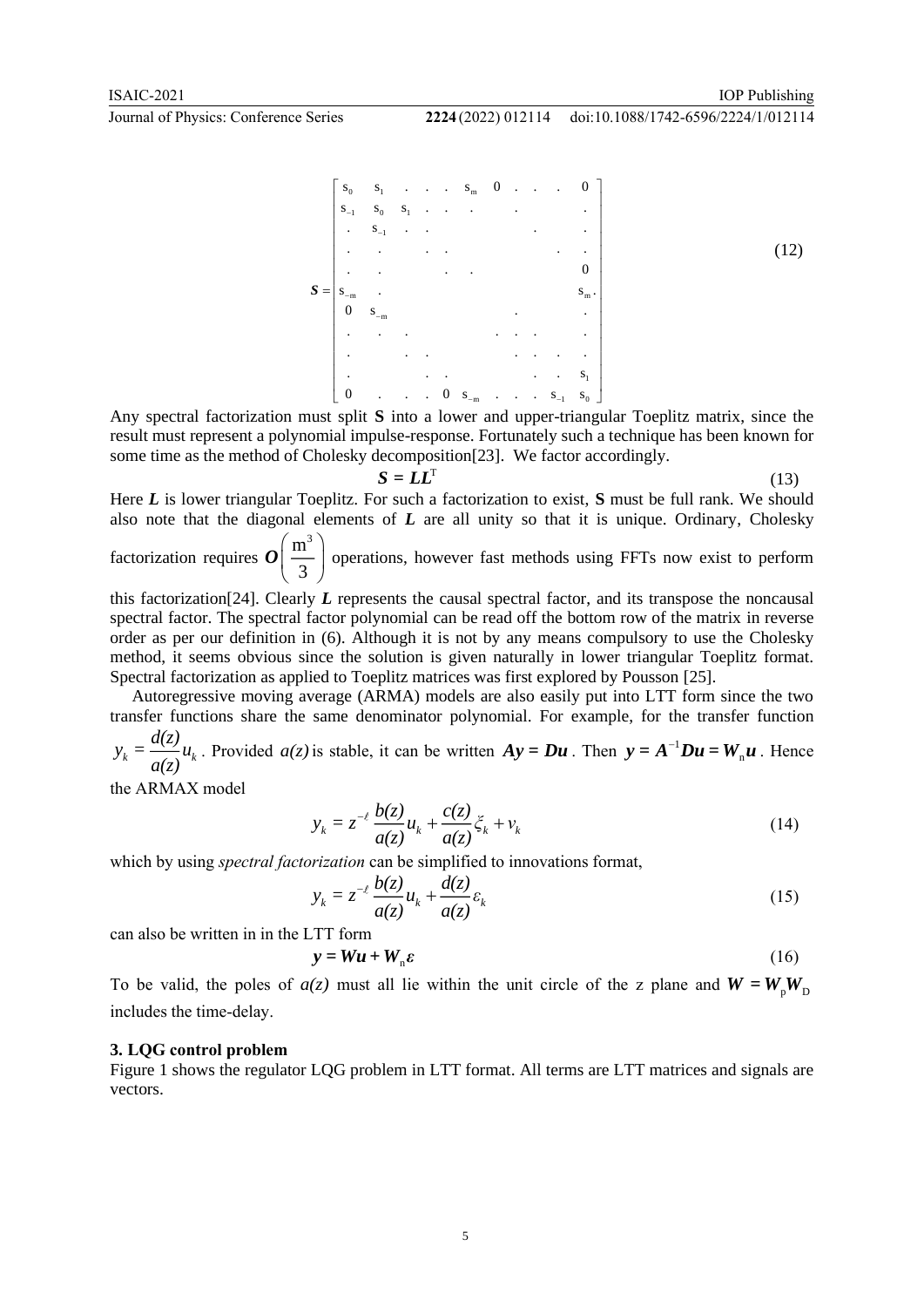doi:10.1088/1742-6596/2224/1/012114



**Figure 1. LQG Control problem**

Minimise the LQG regulator criterion[10]

$$
J = trE \Big[ q \boldsymbol{\Phi}_{yy} + r \boldsymbol{\Phi}_{uu} \Big] \tag{17}
$$

The solution to the controller LTT matrix is found to be  $C_0 = M \left[ I - W_p W_p M \right]^{-1}$  $C_0 = M \left[ I - W_p W_p M \right]^{-1}$  where the closed loop optimal system is  $M = \underline{A}^{-1} \left[ \underline{A}^{-T} \Phi_{nn} \underline{W}_{n}^{T} \underline{W}_{n}^{-T} \right] \frac{q}{r^2} \underline{W}_{n}^{-1}$  $\int_{\mathcal{P}}^{\mathcal{T}} W_{\mathcal{D}}^{\mathcal{T}} W_{\mathcal{n}}^{-\mathcal{T}} \Big]_{+} \frac{q}{\sigma_{\varepsilon}^2} W_{\mathcal{n}}$ *q σ*  $\begin{bmatrix} -1 \end{bmatrix}$   $\begin{bmatrix} A^T \boldsymbol{\Phi} & \boldsymbol{W}^T \boldsymbol{W}^T \boldsymbol{W}^{-T} \end{bmatrix}$   $\begin{bmatrix} \frac{q}{M} & \boldsymbol{W}^{-1} \end{bmatrix}$  and  $\bm{M} = \bm{\varDelta}^{-1} \Big[ \bm{\varDelta}^{-T} \bm{\varPhi}_{\eta\eta} \bm{W}_{\text{p}}^{\text{T}} \bm{W}_{\text{p}}^{\text{T}} \bm{W}_{\text{n}}^{-\text{T}} \Big]_{+} \frac{q}{\sigma_{\text{c}}^2} \bm{W}_{\text{n}}^{-1}$  and and the control spectral factor LTT

satisfies  $\boldsymbol{\Delta}^T \boldsymbol{\Delta} = \boldsymbol{\Delta} \boldsymbol{\Delta}^T = \boldsymbol{q} \boldsymbol{W}^T \boldsymbol{W} + r \boldsymbol{I}$ .

**Example: non-relative prime polynomials.**

An example is now shown of an ARMAX model where  $a(z) = (1 - 0.6z^{-1})(1 - 0.7z^{-1})$ ,  $b(z) = z^{-2} (1 - 0.6z^{-1})(1 + 2z^{-1})$ ,  $c(z) = (1 - 0.5z^{-1})$  and all the process and measurement noise variances are unity. Consider the case when the weightings are  $q=1$ ,  $r=10$ . The system has clearly non-relative prime polynomials and is non-minimum phase. As can be seen from Figure 2 such a

difficulty does not pose any problem with this approach. Although mathematical models rarely suffer from this problem, when extended recursive least squares is used to estimate the parameters of an ARMAX model, if the system is over-parametrized, the problem of common factors (greatest common divisors) arises. Whilst the bilateral Diophantine approach can cope with this problem, the simpler and less computationally demanding one Diophantine solution (the so-called *implied* Diophantine equation) is singular and has no solution.



**Figure 2.** Non-relative prime polynomial example. Observations, (top) plant output (middle) and control signal (bottom) when *q=1, r=10.*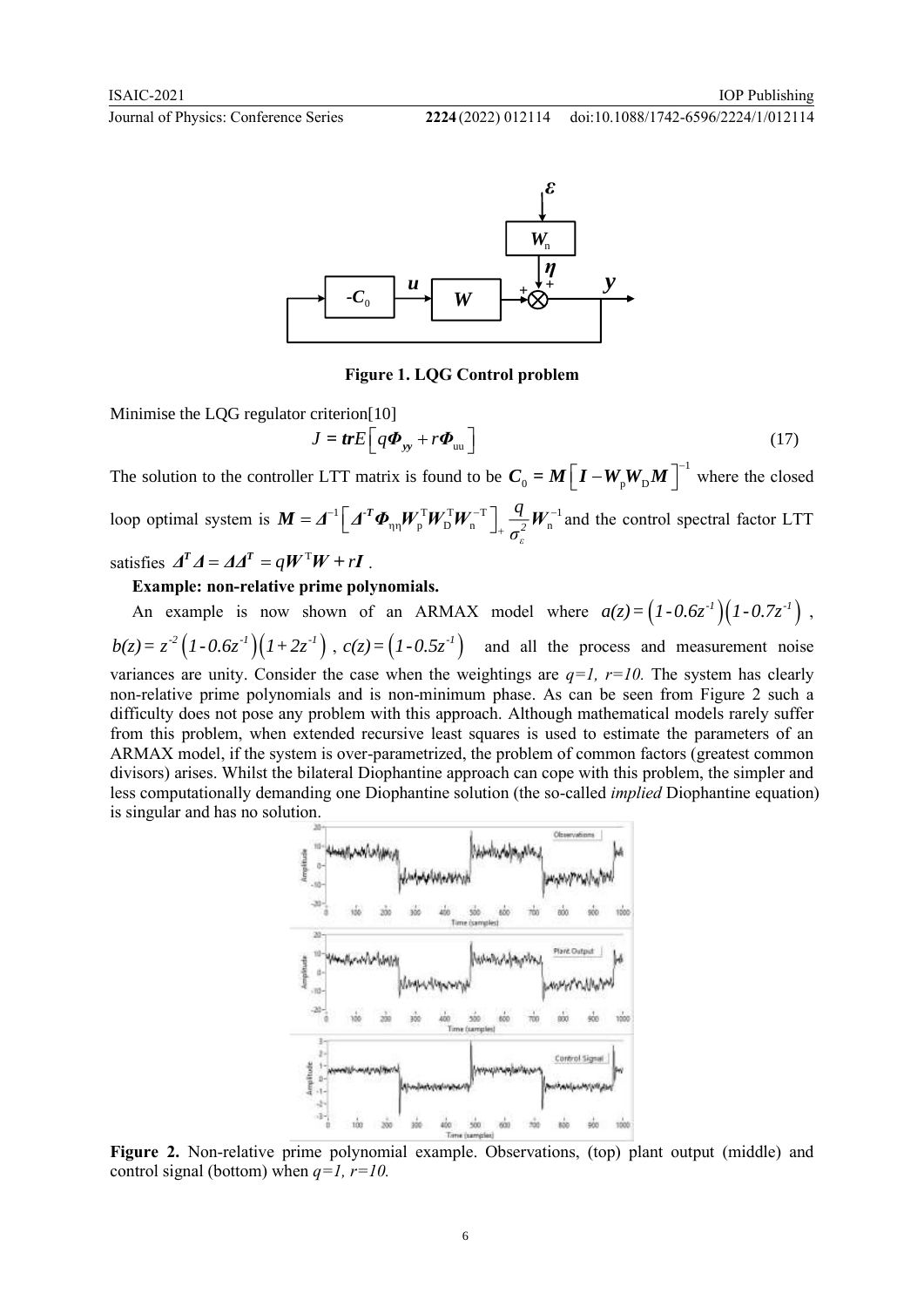#### **4.Conclusions**

An alternative approach to LQG controller design has been shown using a lower triangular Toeplitz matrix method. The technique does not require Diophantine equations but relies on an FIR controller rather than the usual pole-zero approach. It will easily solve problems with systems that are nonrelative prime but fails if the system is open-loop unstable.

## **Acknowledgement**

I would like to thank Emeritus Professor M. J. Grimble of the University of Strathclyde, Scotland for helpful comments on Diophantine equations.

#### **References**

- [1] R. E. Kalman 1960 Contributions to the theory of optimal control *Boletin de la Sociedad Mexicana,* **5** 102-119
- [2] N. Wiener 1949 *Extrapolation, Interpolation and Smoothing of Stationary Time Series*. New York,Wiley
- [3] H. Kwakernaak and R. Sivan 1972 *Linear optimal control systems*. New York: Wiley, 1972.
- [4] B. D. O. Anderson and J. B. Moore 1971 *Linear optimal control*. Englewood Cliffs NJ: Prentice Hall
- [5] U. Shaked 1976 A general transfer-function approach to the steady-state linear quadratic Gaussian stochastic control problem *International Journal of Control* **24**(6) 771-800
- [6] J. F. Barrett 1975 Construction of linear-quadratic regulators using spectral factorization and the return-difference matrix *International Journal of Control* **26** 797- 806
- [7] M. Grimble 1979 Solution of the discrete-time stochastic optimal control problem in the z-domain *International Journal of Systems Science* **10**(12) 1369-1390
- [8] V. Kučera 1993 Diophantine equations in control—a survey *Automatica* 29(6) 1361- 1375
- [9] M. J. Grimble and V. K. (eds) 1996 *Polynomial methods for control systems design*. NY: Springer-Verlag
- [10] M. Grimble 1984 Implicit and explicit LQG self-tuning controllers *Automatica* **20**(5) 661-669
- [11] V. Peterka 1972 On steady state minimum variance control strategy *Kybernetika* **8**(3) 219-232
- [12] K. J. Hunt, M. ŠEbek, and M. J. Grimble 1987 Optimal multivariable LQG control using a single diophantine equation *International Journal of Control* **46**(4) 1445-1453
- [13] M. J. Grimble 1986 Multivariate controllers for LQG self-tuning applications with coloured measurement noise and dynamic cost weighting *International Journal of Systems Science* **17**(4) 543-557
- [14] M. J. Grimble 1988 Single versus double diophantine equation debate: comments on 'A polynomial approach to Wiener filtering' *International Journal of Control* 48(5) 2161-2165
- [15] M. J. Grimble 1986 Optimal  $H^{\infty}$  robustness and the relationship to LQG design problems *International Journal of Control,* **43**(2) 351-372
- [16] T. Moir 2015 FIR system identification for correlated noise using the convolution matrix, an investigation *Signal, Image and Video Processing,* **2015** 1-6